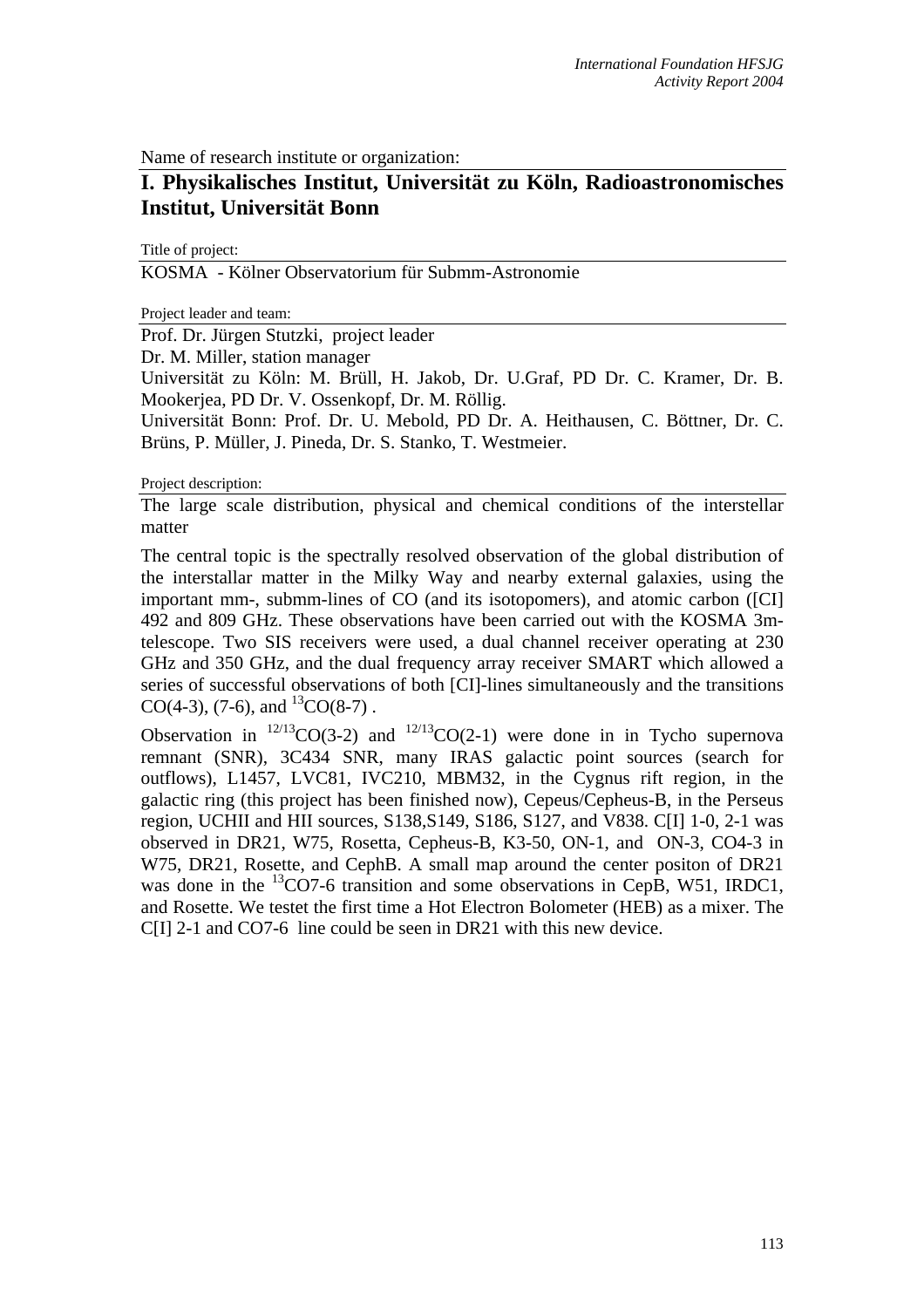| Institute                                                                      | Project name                                                                                           | <b>Status</b>                                                                                                   |
|--------------------------------------------------------------------------------|--------------------------------------------------------------------------------------------------------|-----------------------------------------------------------------------------------------------------------------|
| 1. Physikal. Institut,<br>Universität zu Köln                                  | KOSMA survey of<br>molecular clouds in the<br><b>Galactic Ring</b>                                     | finished                                                                                                        |
| 1. Physikal. Institut,<br>Universität zu Köln                                  | Nearby large molecular<br>clouds with low mass<br>star formation: Perseus<br>and Serpens               | ${}^{12}CO3-2, {}^{13}CO(2-1)$<br>Observations in Perseus and<br>Serpens have been started.                     |
| 1. Physikal. Institut,<br>Universität zu Köln,<br><b>Observatoire Bordeaux</b> | The brightest Galactic<br><b>OB-Cluster and its</b><br>molecular environment<br>Cyg <sub>1</sub> X     | 7.5 square degrees have<br>been .finished. Observations<br>in ${}^{13}CO3-2$ , 2-1 and ${}^{12}CO3-$<br>2       |
| 1. Physikal. Institut,<br>Universität zu Köln                                  | The galactic star forming<br>regions: DR21, ON1,<br>W3, S106, Orion-A                                  | Observations in $^{12/13}$ CO 2-1<br>3-2, ${}^{13}CO$ 8-7 map finished<br>CO 4-3, 7-6, and C[I] 1-0,<br>$2 - 1$ |
| 1. Physikal. Institut,<br>Universität zu Köln                                  | KOSMA mapping of the<br>Cepheus OB3 molecular<br>cloud                                                 | Started in Nov. 04,<br>observations in ${}^{13}CO2-1$ and<br>${}^{12}CO3-2$                                     |
| Institut für<br>Radioastronomie,<br>Universität Bonn                           | Interplay between<br>turbulence and gravity in<br>dense cirrus cloud cores                             | finished                                                                                                        |
| Institut für<br>Radioastronomie,<br>Universität Bonn                           | Search for molecular gas<br>in intermediate velocity<br>clouds (IVC) and high<br>velocity clouds (HVC) | finished                                                                                                        |
| Observatoire Bordeaux,<br>1. Physikal. Institut,<br>Universität zu Köln        | Rosette                                                                                                | ${}^{13}$ CO 8-7                                                                                                |
| University Seoul, Korea                                                        | Supernova remnants                                                                                     | 3C434 and Tycho in <sup>12</sup> CO2-<br>$1, 3-2$                                                               |
| <b>Astronomy Department,</b><br>Peking University                              | Outflows in IRAS point<br>sources                                                                      | $12/13$ CO2-1, 3-2, finished                                                                                    |
| Beijing Astronomical<br>Observatory (BAO)                                      | Ultra compact HII<br>regions                                                                           | $12/13$ CO 2-1, 3-2, finished                                                                                   |

Long-term observations at KOSMA: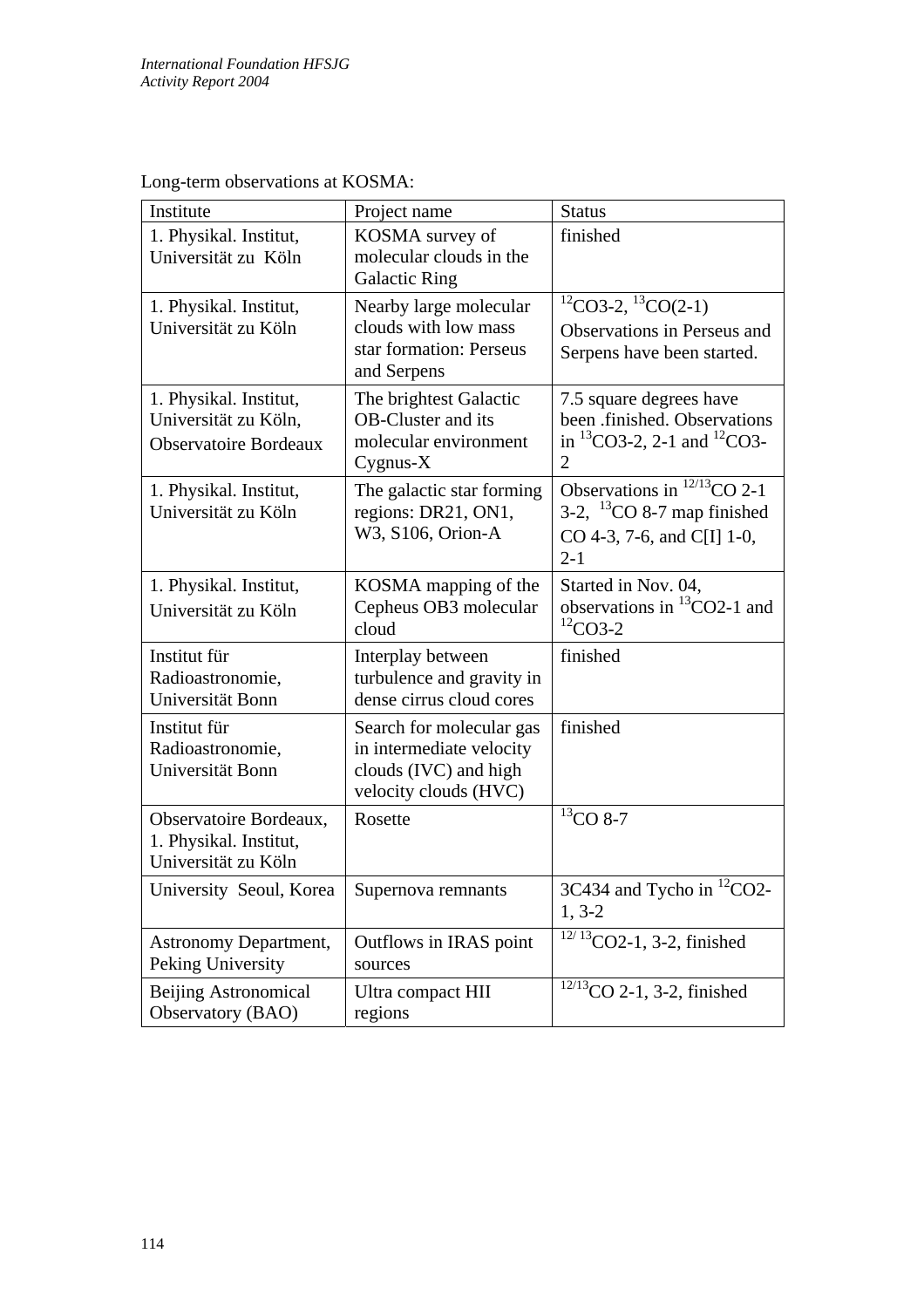In the following, we will briefly present two of our projects to highlight the science being done at the KOSMA telescope.

## **Nearby large molecular clouds with low-mass star formation**

This project is in order to have an unbiased study of nearby (within 350pc) large molecular clouds, such as Perseus, Serpens, Ophiuchus and so on with the KOSMA 3m submillimeter telescope at arcminute resolutions which is the advantage of this telescope to understand the physical and chemical



conditions under different levels of star forming conditions.

We have finished the observations in Perseus with  ${}^{12}CO$  3-2 and  ${}^{13}CO$  2-1 in the last observational season (2004), which covers about 7.10 square degrees and is the second largest region observed by KOSMA so far. The Perseus molecular cloud is one of the best examples of the nearby low- and intermediate-mass star forming regions. There are an active star forming region (NGC1333), a young open cluster (IC348) and a dozen dense cloud cores with low levels of star forming activities (L1448, L1455, B[arnard] 1, B1 EAST, B3 and B5). And for the cold core B1, a magnetic field has been measured using OH Zeeman effect. The cloud exhibits a wealth of substructures such as cores, shells and filaments and dynamical structures (outflows, jets and a large-scale velocity gradient).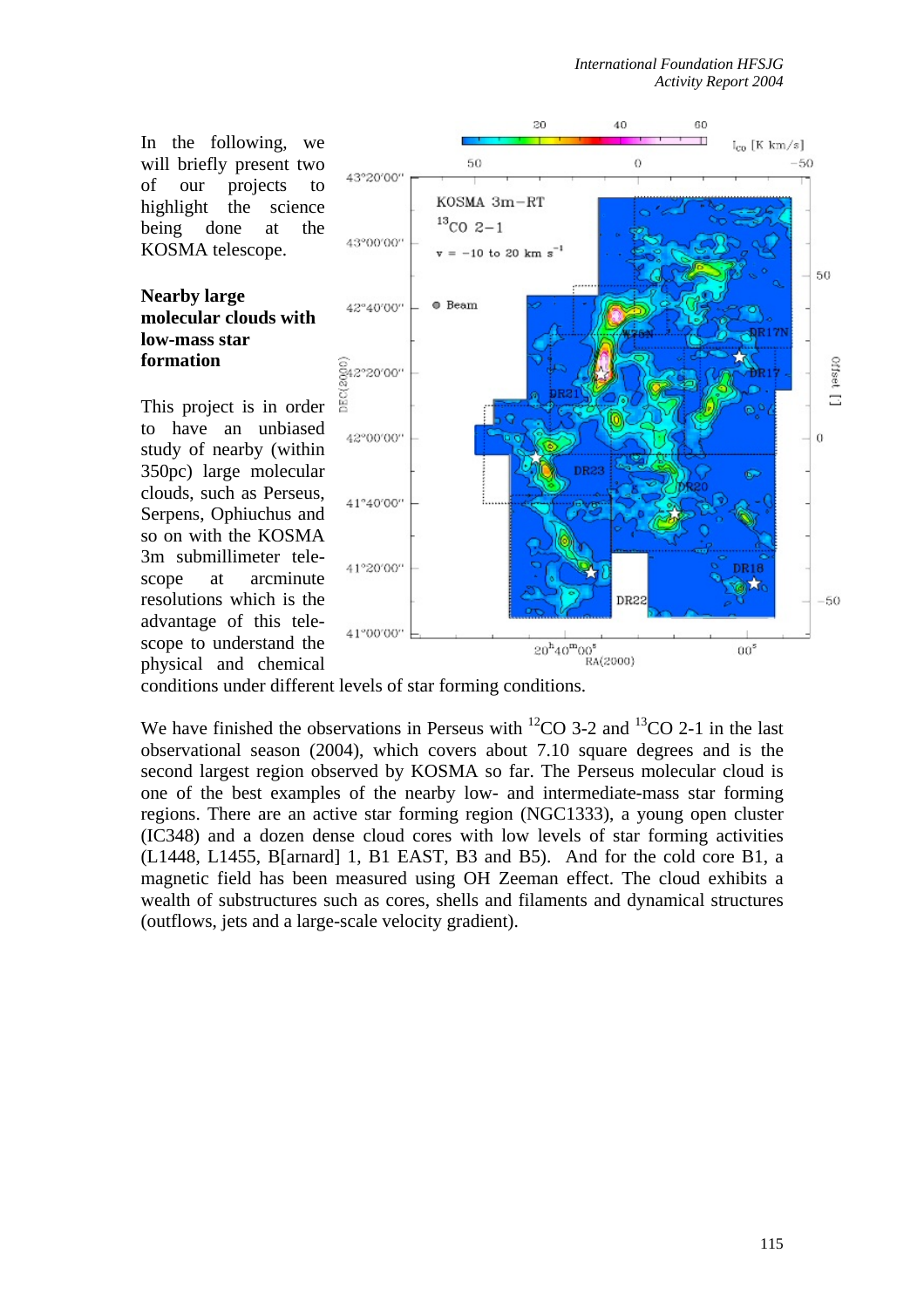

Fig. 1. The integrated intensity map of  ${}^{12}CO$  3-2 in Perseus.

The internal structure of the interstellar medium (ISM) is possibly random to a large degree. The structural properties of a random function are included within its power spectrum. Its power-law behavior suggests a hierarchical structure organization, which is due to the turbulent internal cloud motion. So it is very important to study the power-law spectra from the observed images. We have analyzed the data with the Delta-variance to detect to power-law spectra indices. We found that the index of 12CO 3-2 and 13CO 2-1 is nearly same for the whole intensity maps, but it significantly varies in different sub-regions for the both transitions, with the trend that more active star forming regions show a steeper index. For the individual channel maps we find steeper indices for line core channels and a gradually decreasing index for the channel maps as a function of velocity difference to the line center. The index nearly keeps the same with the increase of velocity width in most of the sub-regions and we obtained an average index of about 2.9 for different velocity width in those sub-regions



Fig. 2 Results of Delta-variance for the whole intensity maps and individual subregions.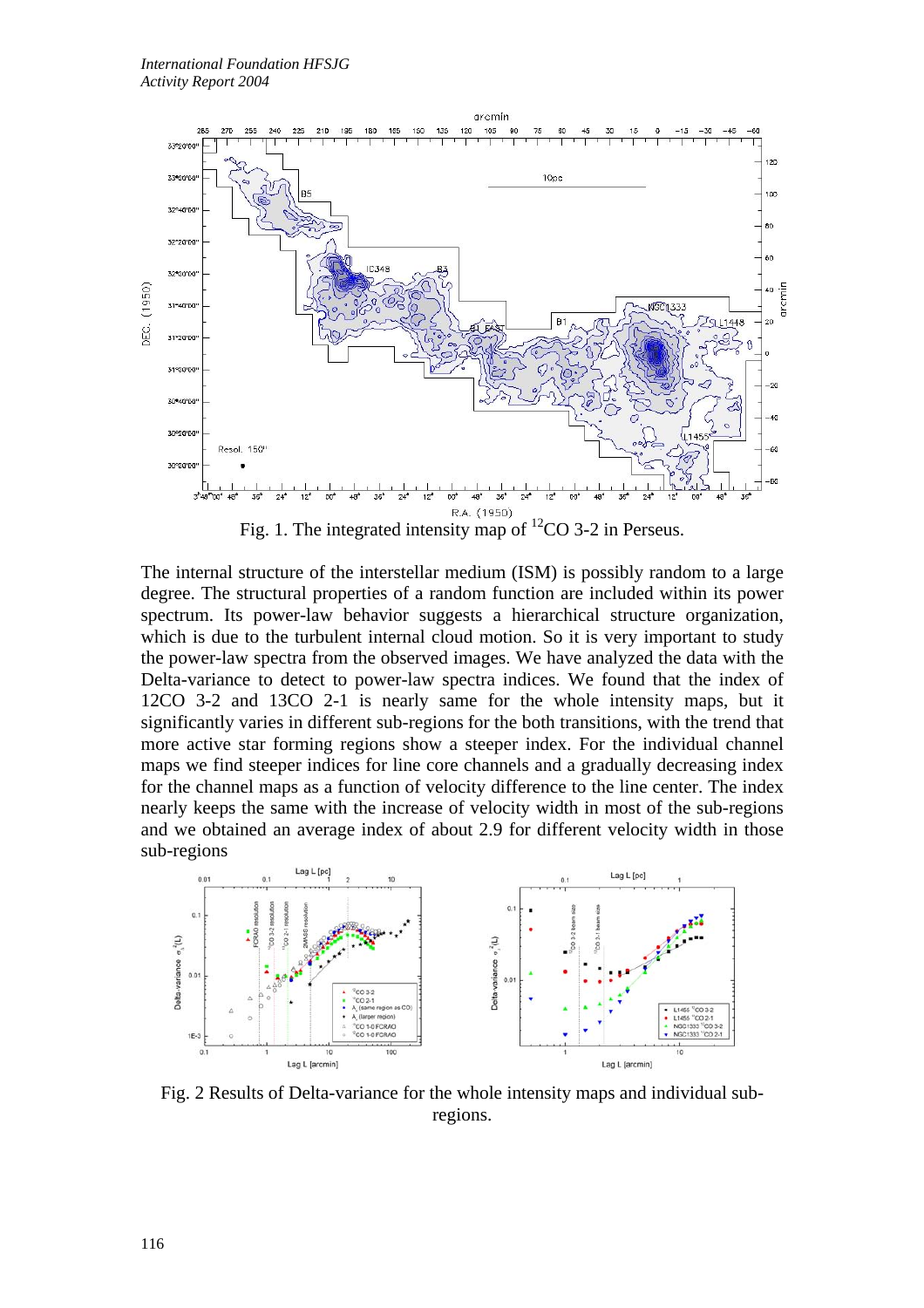**The richest Galactic OB cluster and its molecular environment: Cygnus X** Giant Molecular Clouds are objects of extreme contrasts ranging from dense, cold filaments and clumps to hot, tenuous regions, cleared out by clusters of newly born OB stars. The formation of (high mass) stars takes place in massive, warm molecular cloud cores. In order to refine the theory of massive star formation and to investigate possible external triggering, we started a large scale study of the physical and dynamical properties of the very active molecular cloud complex Cygnus X, one of the main goals being to obtain a complete census of the high mass star forming dense cores.

Between 2001 and 2005, we imaged the distribution of lower density gas over 7.5  $\deg^2$  in Cygnus X in the 13CO 2-1 line and the most active regions in the observationally more demanding 13CO 3-2 line and in 12CO 3-2 using the KOSMA 3m submm telescope. The region was also surveyed with the FCRAO telescope in <sup>13</sup>CO, C<sup>18</sup>O, N<sub>2</sub>H<sup>+</sup> 1-0, and CS 2-1 (5 deg<sup>2</sup>, ongoing since 2003). The <sup>13</sup>CO data reveal two regions with very different properties: the highly filamentary and active DR21/W75N region (east of OB2) and the more diffuse, quiescent IC1318 b/c ridge to the south. They reflect different stages of star formation, with the more active regions being more evolved and star formation triggered by the cluster.



Fig. 3 The large KOSMA map of  ${}^{13}$ CO2-1 in the Cygnus-X region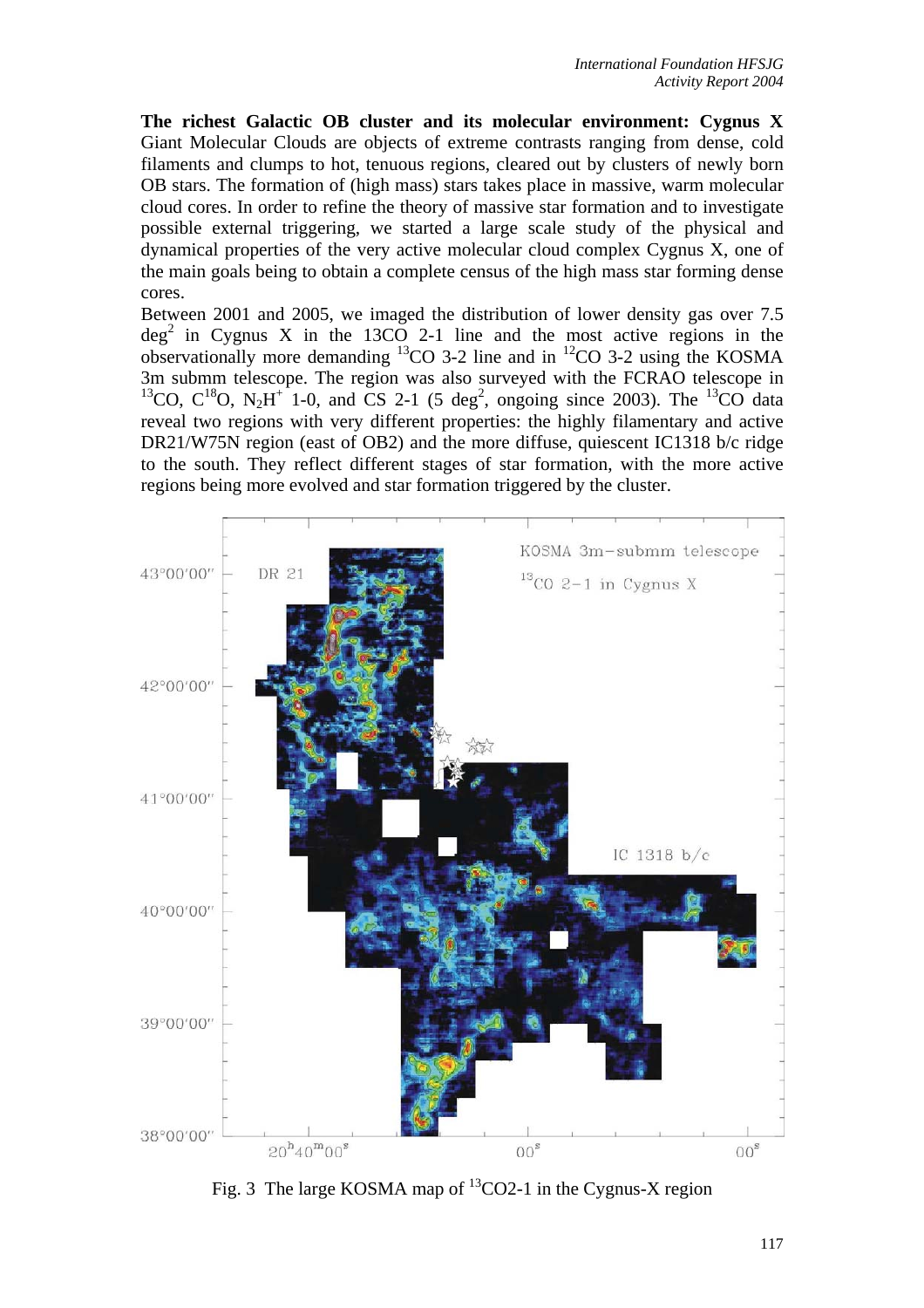In particular, globular shaped clouds pointing away from the cluster center reveal a close interaction with OB2 in different velocity ranges. This supports a scenario in which Cygnus X is a single, coherent molecular complex at  $\sim$ 1.7 kpc distance that spawned the OB2 cluster, now compressing surrounding filaments and thus leading to further star formation. The clouds then form a shell around the cluster with DR21/W75N being more evolved and closer to OB2 than IC 1318 b/c. This picture challenges the standard view that the large number of objects seen in Cygnus  $X$  is a by chance superposition of clouds along the tangent of the local spiral arm (e.g., Wendker et al., 1991). Extending the molecular line surveys at KOSMA and FCRAO is mandatory to confirm our scenario that Cygnus X is a large Strömgren sphere surrounding the Cyg OB2 association. If this proves to be the case, Cygnus  $X$  is an unusally rich region of the Milky Way and an exceptional laboratory to study high mass star formation.

The Cygnus X project is a collaboration of R. Simon, H. Jakob, C. Kramer, and M. Miller at Cologne (I. Physikal. Institut) with S. Bontemps, N. Schneider (Observatoire de Bordeaux, France), F. Motte (CEA/Saclay, France), and C. Brunt (FCRAO, Umass, Amherst, USA).

Key words:

Interstellar matter, ISM, PDR, millimeter, submillimeter wave telescope, SIS reciever, HEB, array reciever

Internet data bases:

<http://www.ph1.uni-koeln.de/gg>

<http://www.astro.uni-bonn.de/~webrai/index.php>

Collaborating partners/networks:

MPI für Radioastronomie Bonn, Institut für angewandte Physik, Universität Bern, Center of Astrophysics, Boston, USA, Observertoire de Bordeaux, Astronomy Department Peking University, China, Beijing Astronomical Observatory (BAO), Potechefstroom University, South Africa.

Scientific publications and public outreach 2004 (KOSMA relevant papers only):

## **Refereed journal articles**

Kramer, C., Jakob, H., Mookerjea, B., Schneider, N., Brüll, M., Stutzki, J., Emission of CII, CI, and CO in W3Main *Astron. & Astrophys.* **424**, 887, 2004

Qin, Sheng-Li, Wu, Yue-Fang, Wang, Jun-Jie, Zhao, Gang, Shi Jian-Rong, Miller, M. Star Formation in Molecular Cloud Associated with IRAS 07028-1100, *Chinese Phys. Lett.* **21** 1677, 2004

## **Conference papers**

Brüll, M., Kramer, C., Ossenkopf, V., Simon, R., Stutzki, J., The KOSMA large scale CO survey of clouds in the Galactic Molecular ring *Astrophysics and Space Science* **289**, 3, 255, 2004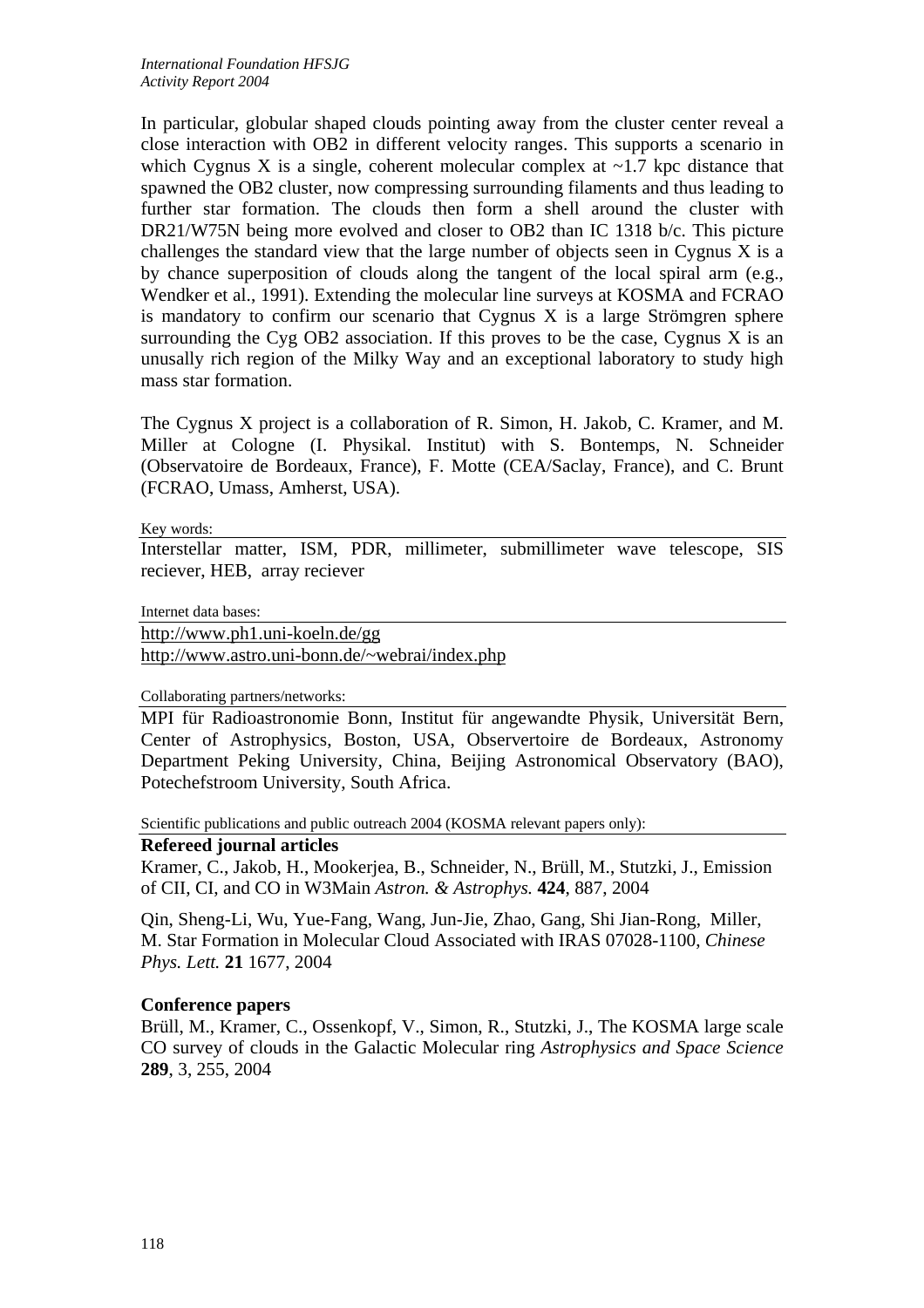Address:

Universität zu Köln<br>
Zülpicher Str. 77 Auf dem Hügel 71 D-50937 Köln D-53121 Bonn

Contacts:

Jürgen Stutzki (observatory director) Tel.: +49 221 470 3494 Fax: +49 221 470 5162 e-mail: stutzki@ph1.uni-koeln.de Martin Miller (station manager) Tel.: +49 221 470 3558 Fax: +49 221 470 5162 e-mail: miller@ph1.uni-koeln.de URL: [http://www.ph1.uni-koeln.de](http://www.ph1.uni-koeln.de/) [http://www.astro.uni-bonn.de](http://www.astro.uni-bonn.de/)

1. Physikalisches Institut Radioastronomisches Institut Auf dem Hügel 71